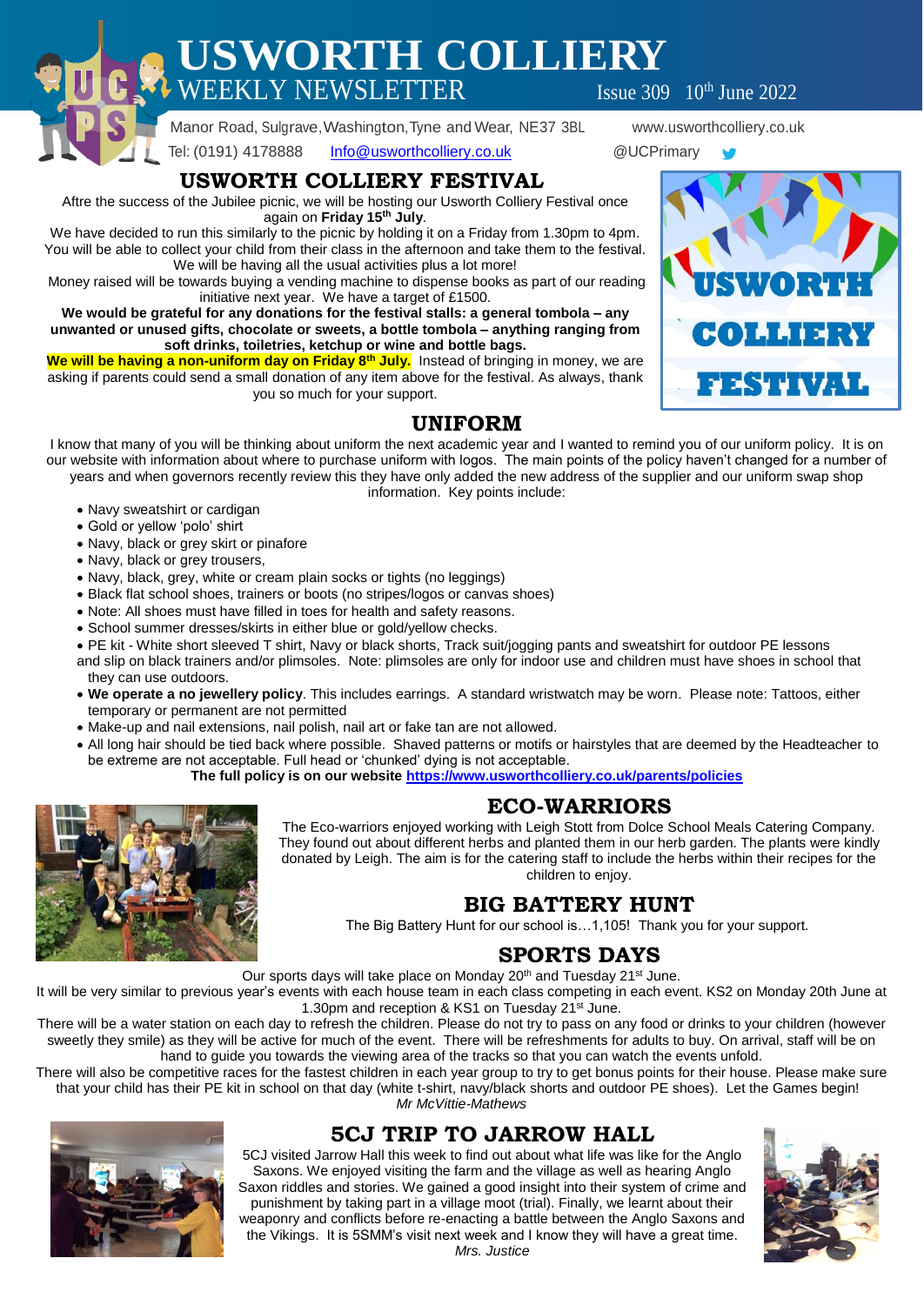## **RECEPTION EDINBURGH ZOO TRIP**

Finally, this week Reception were able to return to Edinburgh Zoo. 24 children over three days travelled by train and bus to the zoo. We had a brilliant time going on a tiger hunt with the staff and seeing all the different animals. We have averaged around 12,000 steps per day and made it to the top of the hill each time. Our favourites were the tigers, lions, sloths and penguins. The new giraffe enclosure was brilliant and we saw the panda awake for once. Everyone agreed that the hippos smelt the worst and the koalas were the cutest. Obviously the best part of the day was the park, lunch and ice creams! Thank you to all the parents & carers who came along to support and a huge well done to all of our children who were fabulous. We didn't need to leave anyone behind in the monkey enclosure. *EYFS Staff*



## **YEAR 5 WORLD ENVIRONMENT DAY**

For World Environment Day, year 5 welcomed Anne Malabar from the Recycling Visitor and Education Centre. We discussed how we can help our planet and why it is important to take action. Everyone decided on different ways they can act on the three R's – Reduce, reuse and recycle. *Mrs Justice & Mr. McVittie-Matthews*



#### **RECOMMENDED READS: NEW RELEASES THE BOY WHO MADE EVERYONE LAUGH BY HELEN RUTTER**

A laugh-out-loud, against-all-odds triumph of a story: the funniest debut of 2021

SHORTLISTED FOR THE 2022 BLUE PETER BOOK AWARD

SHORTLISTED FOR THE 2022 COSTA CHILDREN'S BOOK AWARD

SELECTED FOR THE 2022 READ FOR EMPATHY COLLECTION

Billy Plimpton is an eleven-year-old boy with a big dream.

He wants to be a stand-up comedian when he grows up: delivering pinpoint punch-lines and having audiences hang on his every hilarious word. A tough career for anyone, but surely impossible for Billy, who has a stammer. How will he find his voice, if his voice won't let him speak? The idea for this story came from Helen Rutter's son, who has a stammer: she wanted to write the book that he would love to read, starring a child like him.

### **AFTER SCHOOL CLUBS**

| Day      | Club name                    | <b>Club Leader</b>     | <b>Year Groups</b> | Location       |
|----------|------------------------------|------------------------|--------------------|----------------|
| Monday   | <b>Construction Club</b>     | Mrs Jones              | All                | The Base       |
| Monday   | <b>Crazy Crafts</b>          | Mrs Kaur               | $3-6$              | Art room       |
| Monday   | <b>Little Kickers</b>        | Mr. McVittie-Mathews   | $1 - 2$            | Hall/Field     |
| Tuesday  | Film Club                    | Mrs Steel/ Mrs Prosser | $3-6$              | The Base       |
| Tuesday  | Mini-movers                  | Miss Held/ Miss Scott  | $R-2$              | Small Hall     |
| Tuesday  | Running club                 | Mr Wright              | $3-6$              | Hall/Field     |
| Tuesday  | <b>Wellbeing Worker Bees</b> | Mrs Hickey             | $2 - 6$            | Breakfast room |
| Thursday | <b>KS2 Football club</b>     | Mr. McVittie-Mathews   | $3-6$              | Field          |

## **DIARY DATES FOR SUMMER TERM**

**Tuesday 14th June** Class and team photographs to be taken **Wednesday 15th June** 5SMM to Jarrow Hall **Thursday 16th June** 1JB to Rising Sun country park **Friday 17<sup>th</sup> June**<br> **Monday 20<sup>th</sup> June**<br> **Monday 20<sup>th</sup> June**<br> **Base to the Great North Museur Monday 20<sup>th</sup> June**<br> **Monday 20<sup>th</sup> June**<br> **Monday 20<sup>th</sup> June**<br> **Example 20** to the Great North Museum **Monday 20th June** KS2 sports day 1pm **Tuesday 21st June** EYFS/KS1 sports day 1pm **Wednesday 22nd to Thursday 23rd June** London theatre trip – Year 6 Selected Year 5 & 6 to orienteering festival **Wednesday 29th June** 4RB trip to Newcastle Thursday 30<sup>th</sup> June<br>Friday 1<sup>st</sup> July **Friday 1st July School closed – day taken for extra bank holiday for platinum jubilee. Monday 4th July** 4RB to Eden Camp **Wednesday 6th July** Selected Year 3 & 4 for countdown cricket competition **Thursday 7<sup>th</sup> July** 4EP to Eden Camp<br> **Wednesday 13<sup>th</sup> July** 4EH to George Step **Wednesday 13th July** 1EH to George Stephenson museum **Thursday 14<sup>th</sup> July** Selected Year 5 & 6 to girls' football festival<br> **Friday 15<sup>th</sup> July** Selected Year Reports to parents **Friday 15<sup>th</sup> July**<br> **Friday 15<sup>th</sup> July End of Year Reports to parents Friday 15<sup>th</sup> July Friday 15<sup>th</sup> July**<br> **Monday 18<sup>th</sup> July** 19th 19th Moving Up Morning – children spend<br>
Moving Up Morning – children spend **Monday 18th July** Moving Up Morning – children spending the morning in new classes **Tuesday 19<sup>th</sup> July**<br> **Whole School Presentation Event**<br> **Whole School Presentation Event**<br>

Optional parent/carer meetings, if Wednesday 20<sup>th</sup> July **Common Common Deptional parent/carer meetings, if requested to discuss reports (3pm to 5pm)<br>
Friday 22<sup>nd</sup> July <b>Common Common Common Year 6 Leavers Assembly 10am Friday 22nd July** Year 6 Leavers Assembly 10am Last day of school year 2021/2022